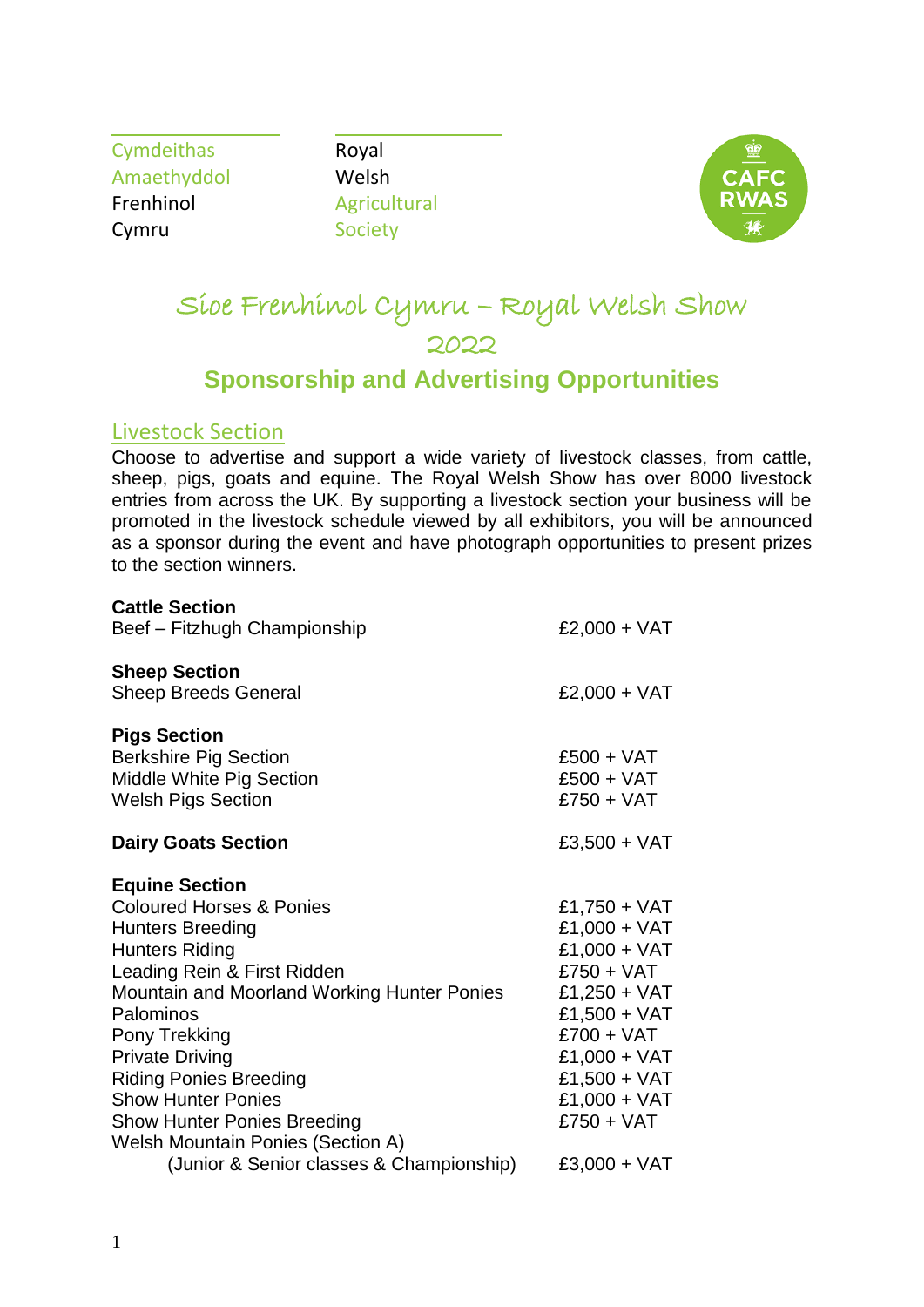| <b>Under Saddle</b>                      | $£500 + VAT$   |
|------------------------------------------|----------------|
| <b>Welsh Ponies (Section B)</b>          |                |
| (One Junior Class)                       | $£250 + VAT$   |
| (Three Senior Classes)                   | $£750 + VAT$   |
| Welsh Ponies Leading Rein & First Ridden |                |
| Championship                             | $£250 + VAT$   |
| Welsh Ponies (Cob Type) Under Saddle     | $£500 + VAT$   |
| Welsh Cobs (Section D)                   |                |
| (Senior Classes & Championship)          | $£2,250 + VAT$ |
| Under Saddle (Two classes)               | $£500 + VAT$   |
| Royal Welsh In Hand Championship         | £1,500 + VAT   |
|                                          |                |

# Fur & Feather Section

Get involved and showcase your business in the busy Fur and Feather Section featuring small animals from chickens, cats and hamsters. This bustling section has 4 days' worth of different exhibitors, meaning your business will have vast exposure, get seen in the schedules and Societies publications.

Poultry, Rabbits, & Cavies **E500** + VAT

# Forestry Competition

Promote your business in the forestry area, showcasing to competitors, the public and other businesses. With promotional opportunities of banners, featuring in the competitions list and photograph opportunities with competitors.

Wood Chopping Competitions  $£1,000 + VAT$ 

# Farriery Section

Feature your business in the popular Farriery section, gain exposure to the general public and other businesses by banners, acknowledgment in Society publications and be included in section announcements.

Farriery, Ornamental Ironwork & Live Wrought Ironwork Classes £1,000 + VAT

# Countryside Care / Country Pursuits Section

Promote your brand in the Countryside area and be seen in the advertising of Countryside competitions. Be involved in having photographs with winning competitors and be heard over tannoy announcements.

Casting Competition  $£1,000 + VAT$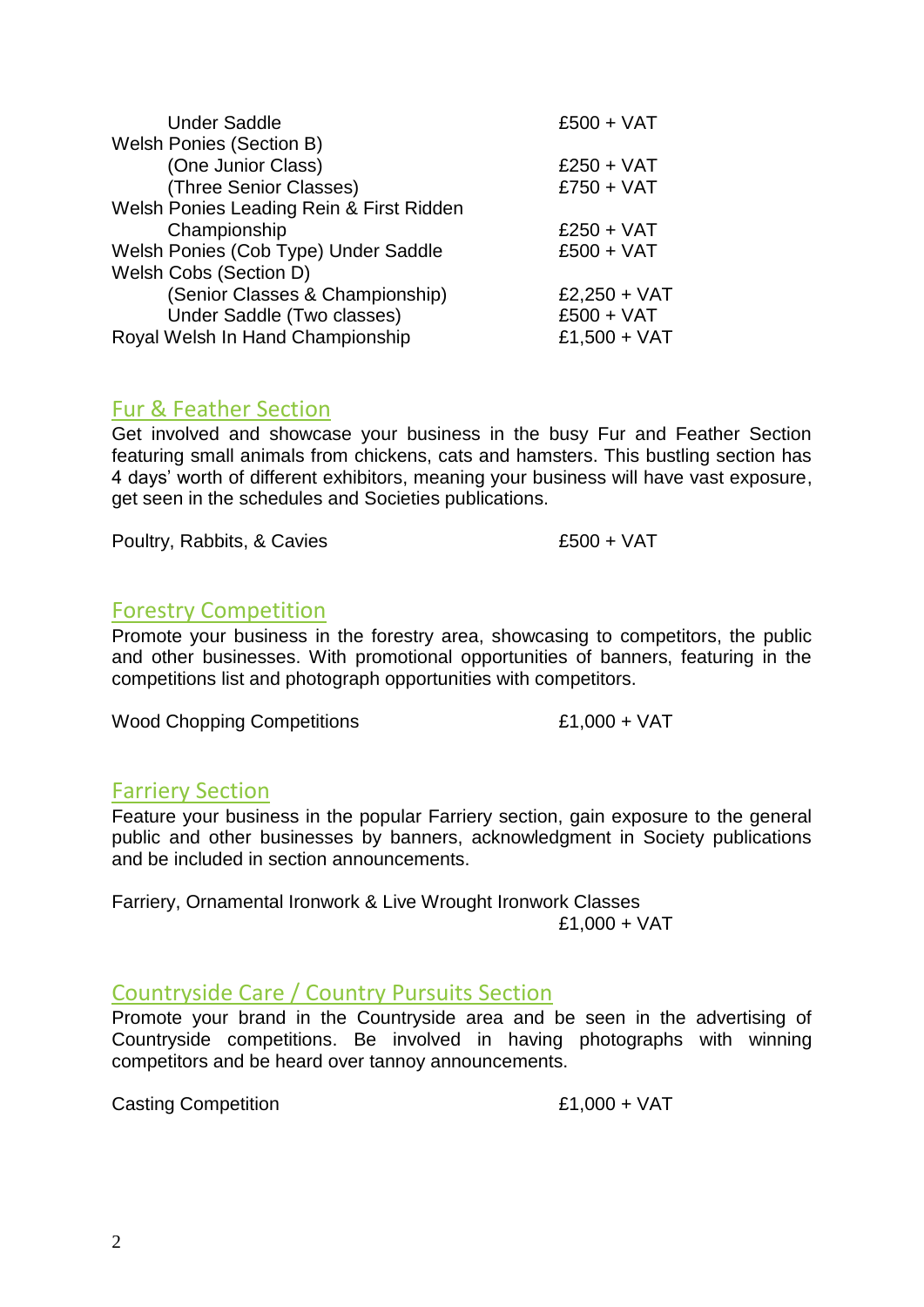# Horticulture Classes and Section

Appear in the well supported Horticulture area, promote your business by sponsoring classes or sections. Feature in event publications, display banners to indorse your business and have photographs with competitors.

Variable available £250 - £2,000

# Ring Displays

Be part of announcements heard around the rings during displays, be acknowledged in publications and press releases. Be involved in photograph opportunities and have your company branding in the rings.

| The King's Troop                        | $£20,000 + VAT$ |
|-----------------------------------------|-----------------|
| Regimental Band of the Royal Welsh      | $£15,000 + VAT$ |
| Meirion Owen and the Quack Pack         | $£3,500 + VAT$  |
| <b>Black Mountains Falconry Display</b> | $£3,500 + VAT$  |
| <b>Welsh Sheeptacular</b>               | $£4,000 + VAT$  |
| Trotting                                | $£3,000 + VAT$  |

#### Bandstand

Entertain the public and get your branding seen in the bandstand area. Gain exposure to passing public and those who stop to watch, display your banners and be part of announcements.

Bandstand Entertainment E1,250 - £7,000 + VAT

# Vintage Machinery

Feature in the vintage area by highlighting your brand amongst an impressive display. Be showcased in front of a target audience and wider public, feature on our website and receive acknowledgement in Society publications.

Vintage Machinery Display  $£3,000 + VAT$ 

# Functions and Luncheons

Put your business at the centre of the room in sponsoring Functions and Luncheons, have your brand announced as a supporter and your logo featured throughout publications. Take up photograph opportunities and prospects of sharing your branding through meals and hosting.

| <b>Official Luncheon - Tuesday</b> | £5,000 + VAT   |
|------------------------------------|----------------|
| CARAS Function – Tuesday evening   | $£3,500 + VAT$ |